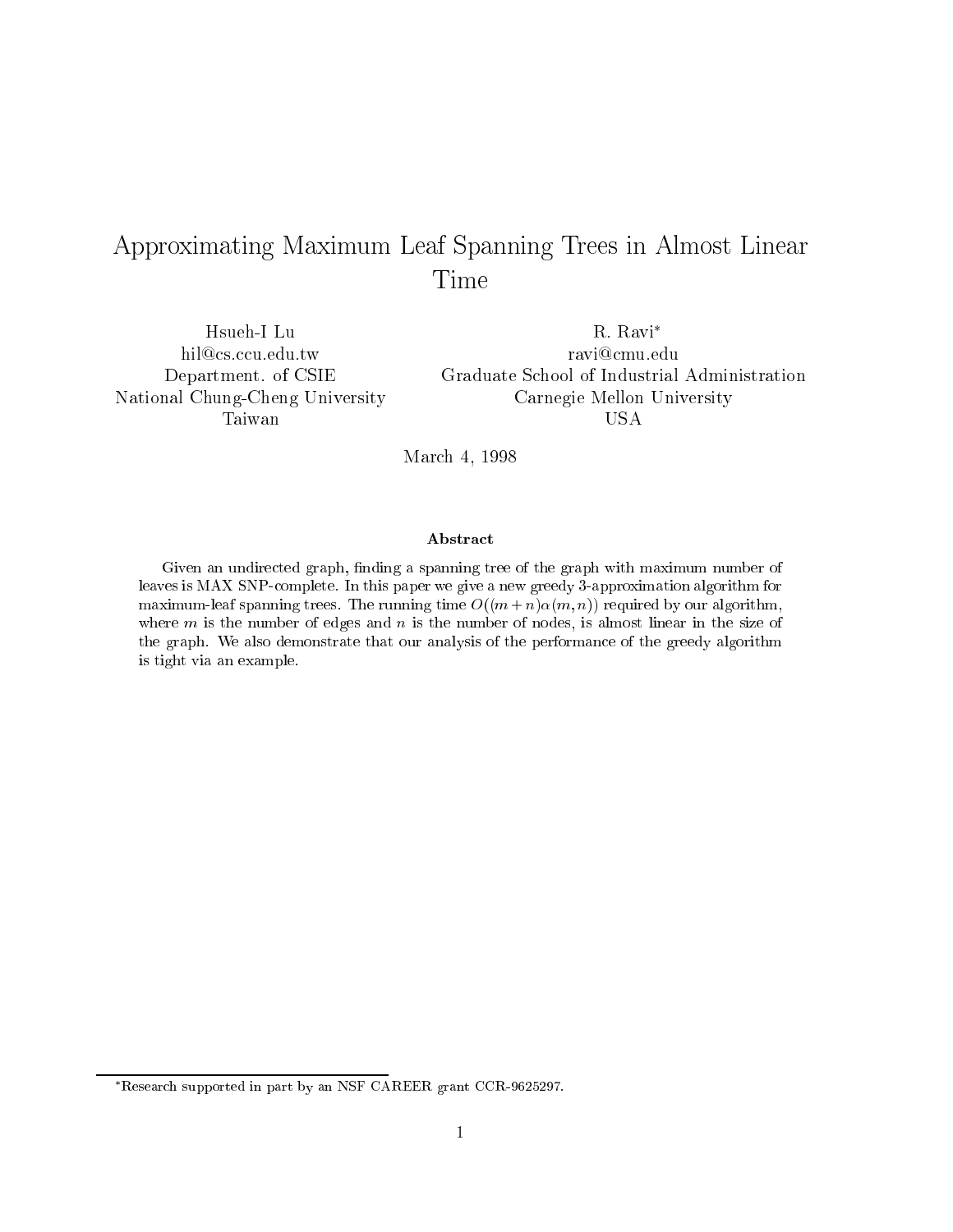### 1 Introduction

Given a connected undirected graph  $G = (V, E)$ , the maximum leaf spanning tree problem is to find a spanning tree of  $G$  with the maximum number of leaves. This problem finds applications in communication networks and circuit layouts [4, 14]. The maximum leaf spanning tree problem is NP-complete [7] and MAX SNP-complete [6].

The maximum leaf spanning tree problem has been extensively studied [3, 5, 8, 9, 10, 11, 12]. Most of the previous work has focused on finding spanning trees with many leaves in graphs with minimum degree at least d for some  $d \geq 3$ . For such graphs, good lower bounds on the number of leaves achievable in a spanning tree are derived in [8, 9, 11, 12]. There has also been work on polynomial-time solutions to the problem of determining if a given graph has a spanning tree with at least k leaves for fixed k. The first such algorithm was due to Fellows and Langston  $[5]$ . The running time of their algorithm was improved by Bodlaender [3].

In [10], we presented a series of approximation algorithms for the problem based on the technique of local optimization - the algorithm based on  $k$ -changes swaps k tree edges for k non-tree edges if this resulted in a spanning tree with a higher number of leaves. The approximation ratios of the first two algorithms in the series based on 1- and 2-changes were shown to be 5 and 3 respectively. Let m be the number of edges and n be the number of nodes. The  $k^{th}$  algorithm in the series uses  $\kappa$ -changes to achieve local optimality. The time complexity, O( $m^+n^+$  -), is intolerably high even if  $k$  is small.

### Results

In this paper we give a new greedy approximation algorithm for the maximum leaf spanning tree problem with the best currently achievable approximation ratio, three. The running time required by our algorithm is almost linear in the size of the given graph. We also show via an example that the analysis of our greedy algorithm is tight

In our earlier work, motivated by the improving performance ratio of the series of algorithms we presented  $[10]$ , we raised the question: "Does the series of algorithms based on k-changes form a polynomial-time approximation scheme (PTAS)?" However, Galbiati, Maffioli and Morzenti [6] showed that the maximum leaf spanning tree problem is MAX SNP-complete. Therefore there exists some constant  $\epsilon > 0$  such that there is no  $(1 + \epsilon)$ -approximation for maximum leaf spanning tree unless  $P=NP [1, 2].$ 

### 2 Preliminaries

Let G be a connected undirected graph. We use  $V(G)$  to denote the set of nodes in G. We refer to an edge uw of G as the edge incident to u and w. For a subset of nodes  $S \subset V$ , let  $\Gamma(S)$  denote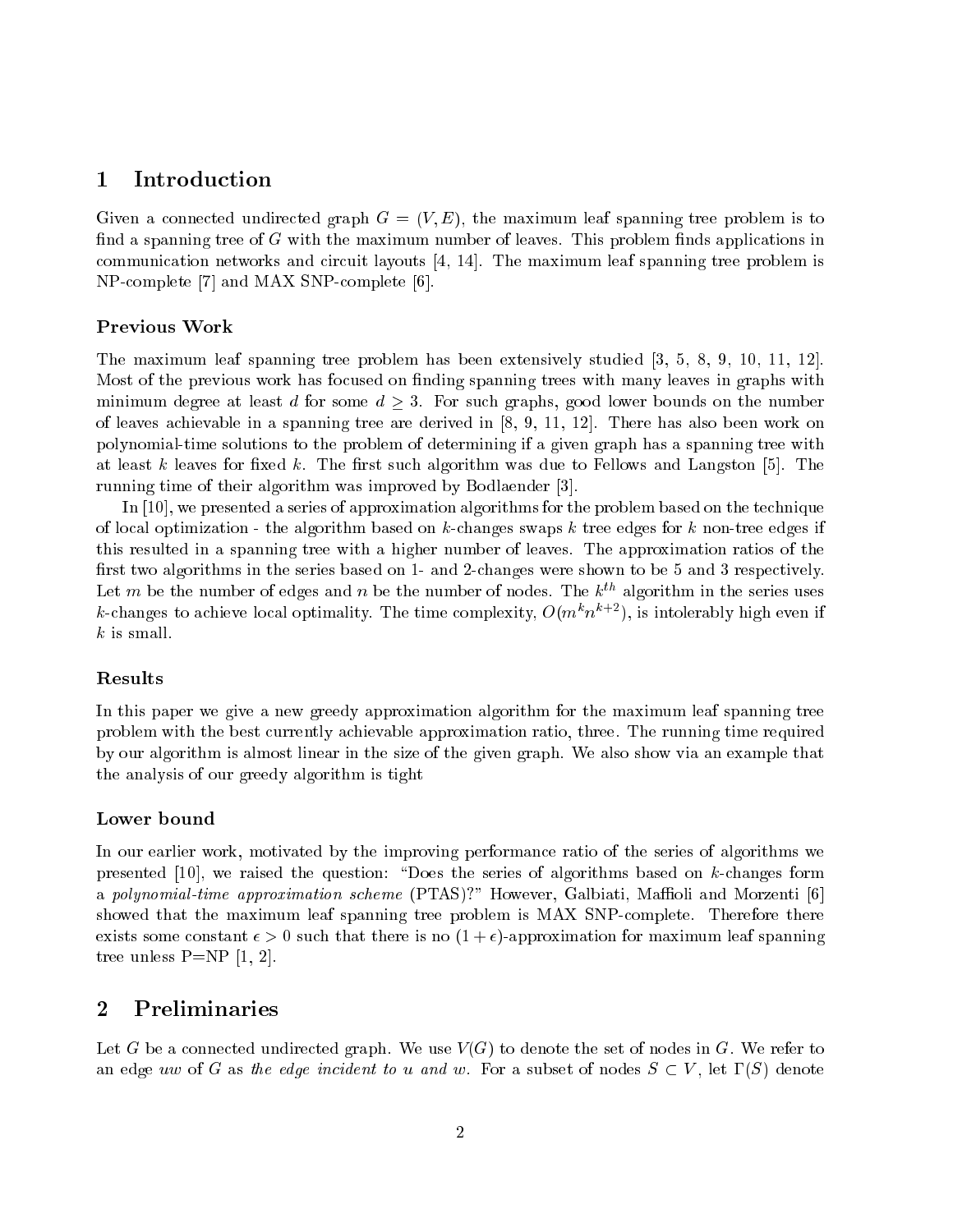the set of edges with exactly one endpoint in S. We sometimes overload notation and use  $\Gamma(H)$  to denote  $\Gamma(V(H))$  for a subgraph H of G. The *degree of v in G* is the number of edges of G incident to v. Let  $V_i(G)$  denote the set of nodes that have degree  $i$  in G. Let  $V_i(G)$  denote the set of nodes that have degree at least  $i$  in G. Clearly  $v_0(G) = v(G)$ . The *teaves of G* are the nodes in  $v_1(G)$ .

A subtree of G is nonsingleton if it has more than one node. Let T be a subtree of G. One can verify that

$$
|\bar{V}_3(T)| \le |V_1(T)| - 2. \tag{1}
$$

Let path<sub>T</sub> $(u, w)$  be the path in T that connects u and w. The following lemma is also straightforward.

**Lemma 1** Let  $T$  be a subtree of  $G$ .

- 1. Let u, v, and <sup>w</sup> be three distinct nodes of G. If <sup>v</sup> is in pathT (u; w), then <sup>v</sup> is not <sup>a</sup> leaf of <sup>T</sup> .
- 2. Let us in v2, and w be four nodes of G. If we have not in pathT (v1; w) and u is not in pathT (v2; w), then us is not in path  $\Gamma$  (v1; v2).

## 3 Leafy Subtrees and Leafy Forests

Let  $T$  be a subtree of  $G$ .

**Demition 1** We say T is leafy if  $v_3(1)$  is not empty, and every node in  $v_2(1)$  is adjacent in T to exactly two nodes in V3(1). A forest F of G is leafy if F is composed of disjoint leafy subtrees of G. We say F is maximally leafy if F is not a subgraph of any other leafy forest of G.

The following lemma ensures that at least one-third of the nodes in a leafy subtree T are leaves of  $T$ .

**Lemma 2** Let T be a leafy subtree of G. Then  $|V(T)| \leq 3|V_1(T)| - 5$ .

**I** FOOT SHICE T is leafly, each node in  $V_2(T)$  must be adjacent in T to exactly two nodes in  $V_3(T)$ . Consider the induced subtree on  $v_2(x)$  where each node or degree two is replaced by an edge. The number of edges in this subtree is one less than the number of nodes. Therefore  $\left| \frac{y}{1} \right| \leq \left| \frac{y}{1} \right| - 1.$ It follows from (1) that

$$
|V(T)| = |V_1(T)| + |V_2(T)| + |V_3(T)|
$$
  
\n
$$
\leq |V_1(T)| + 2|\bar{V}_3(T)| - 1
$$
  
\n
$$
\leq 3|V_1(T)| - 5.
$$

 $\Box$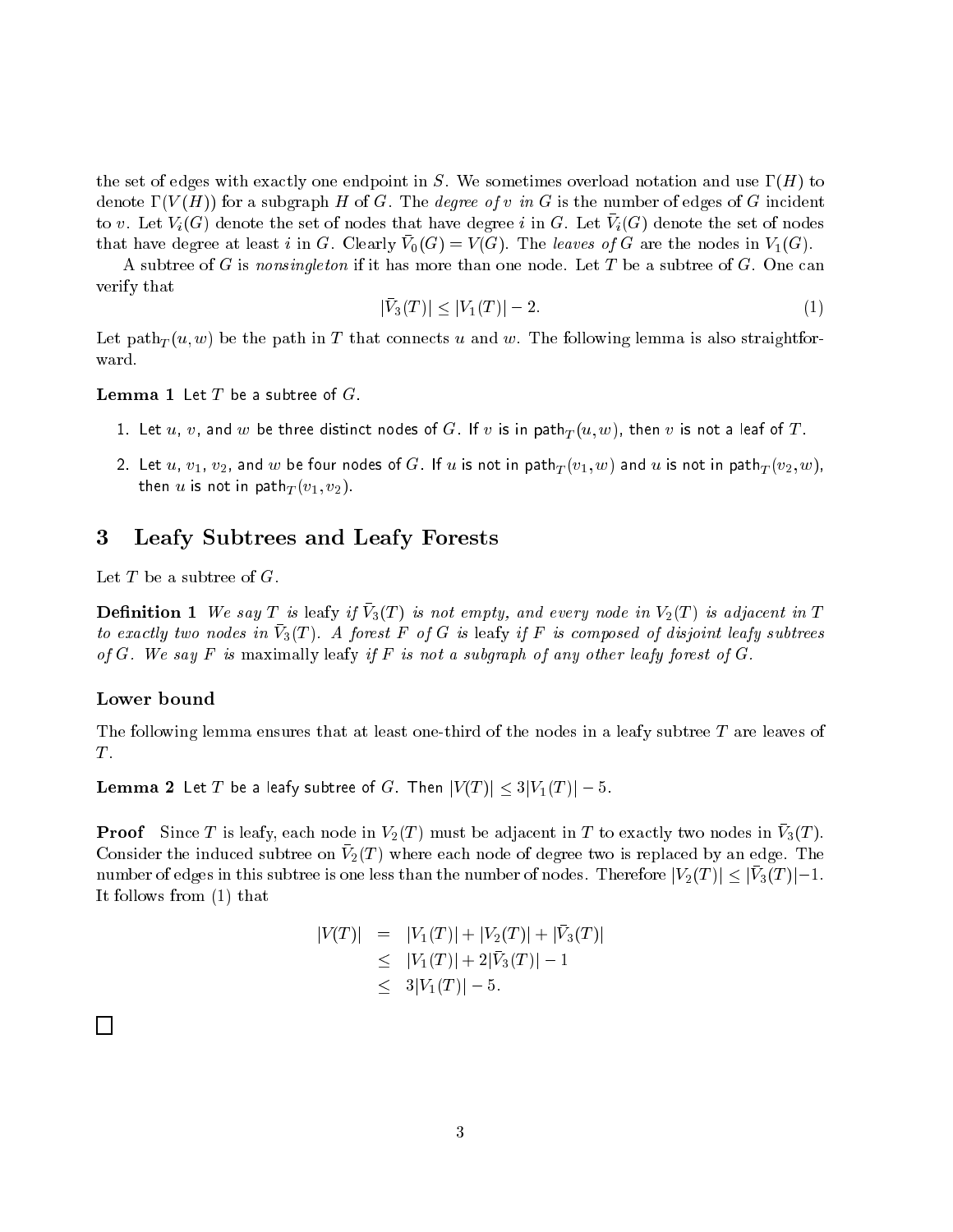

Figure 1: An example of a maximally leafy forest represented by dark edges. Gray edges are the remaining edges in G.

### Properties of maximally leafy forests

Let F be a maximally leafy forest of G. Let  $T_1, \ldots, T_k$  be the disjoint leafy subtrees of F. One can verify that  $F$  has the following properties. We use the example in Figure 1 to illustrate each property. The dark lines in the figure are the edges in the maximally leafy forest  $F$ , which is composed of three leafy subtrees  $T_1$ ,  $T_2$ , and  $T_3$ .

- 1. Let  $\omega$  be a node in  $v_2(\tau_i)$ . Then  $\omega$  cannot be adjacent in  $\alpha$  to any node not in  $\tau_i$ . (ivodes  $x_1$  and  $x_2$  are two examples of w; e.g., suppose  $x_1$  were adjacent to a node such as  $x_5$ , then F would not be maximal since the edge  $(x_1, x_5)$  could be added to F.)
- 2. Let w be a node in  $T_i$ . Let  $w_1$  and  $w_2$  be two distinct nodes adjacent to w in G. If  $w_1$  is not in F, then  $w_2$  must be in  $T_i$ . (Nodes  $x_3$  is an example of w; If  $x_3$  had two neighbors not in  $F$ , both these edges could be added to  $F$  contradicting its maximality.)
- 3. Let w be a node not in F. If w is adjacent to two distinct nodes not in F, then the degree of w in G is two. (Nodes  $x_5$  and  $x_6$  are two examples of w; Note that such nodes are not in F. If the degree of say  $x_3$  were greater than two, then  $x_3$  and its three neighbors not in F could be added as an additional star in  $F$  contradicting its maximality again.)

### Upper bound

The crux of the proof of the performance guarantee is an upper bound we derive on the maximum number of leaves in any tree relative the number of leaves in any maximally leafy forest of the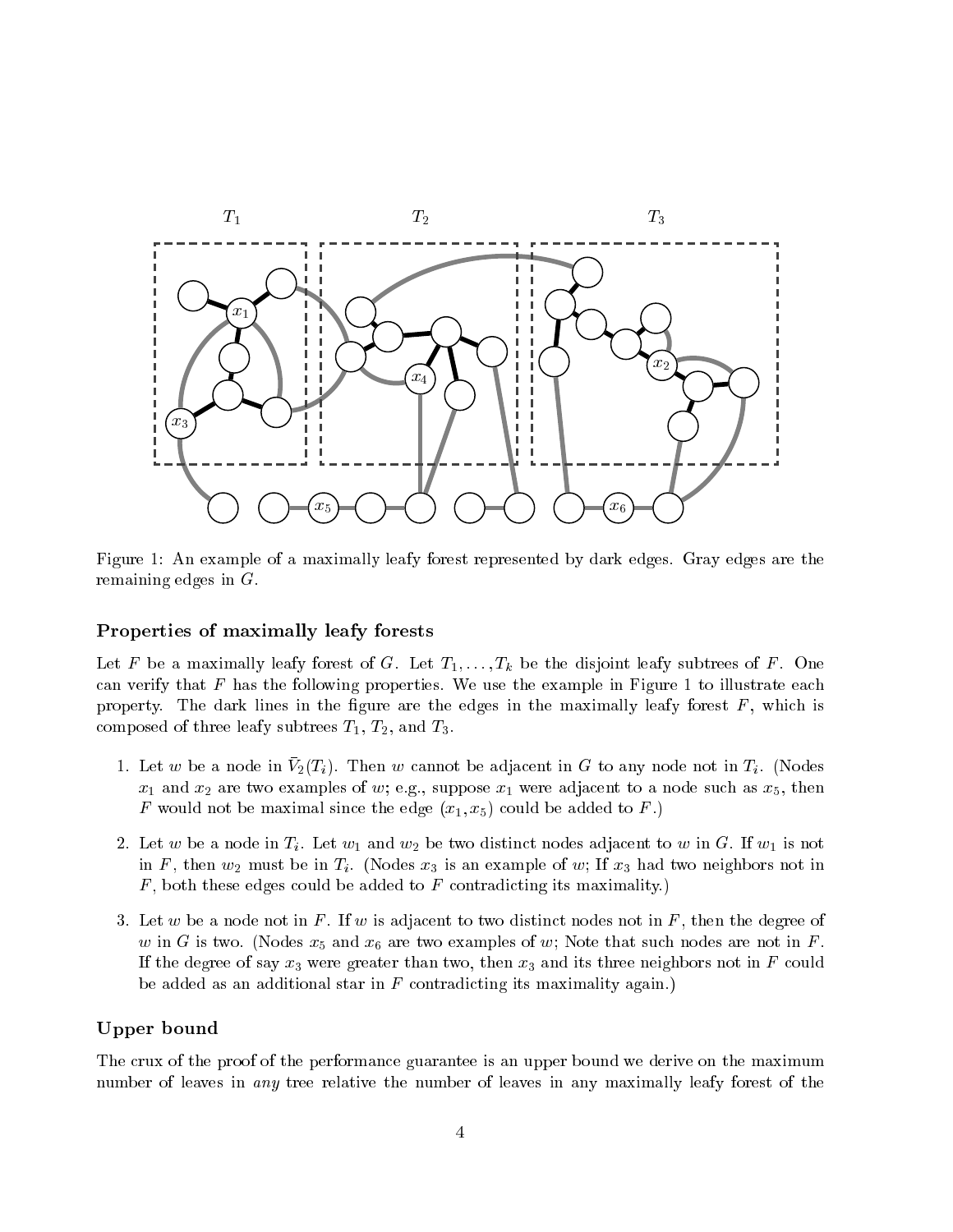graph.

**Theorem 1** Let F be a maximally leafy forest of G. Let T be a spanning tree of G such that F is a subgraph of T . Then the T . Then the T . Then the T . Then the T . Then the T . Then the T . Then the T . Then the T . Then the T . Then the T . Then the T . Then the T . Then the T . Then the T . Then the T . Then the T

$$
|V_1(T)| \geq |V_1(\hat{T})|/3
$$

for any spanning tree  $I$  of  $G$ .

The following two lemmas are essential to proving the theorem.

**Lemma 3** Let F be a maximally leafy forest of G that is composed of k disjoint leafy subtrees  $T_1,\ldots,T_k$  of  $G$  . Then

$$
|V_1(\hat{T})| \le |V(F)| - k + 1,
$$

for any spanning tree  $I$  of  $G$ .

Proof The outline of the proof is as follows. First, we identify a representative node of degree three or higher in each of the trees in F, consider the paths in  $\tilde{T}$  between them, and show that roughly k distinct leaves in  $F$  occur as internal nodes in these paths. We do this by picking one of these representatives, say  $v_k$  in  $T_k$  as a "root" node and examining the paths from other representative nodes towards this root in  $I$  . Trext, we consider nodes that are leaves in  $I^\circ$  but not leaves in F and show that the path from each such node to  $v_k$  in T contains a distinct leaf of F as an internal node. This relates the number of leaves of  $\Gamma$  and  $\Gamma$  as desired.

We now commence the formal proof. Let  $v_i$  be a node in  $V_3(T_i)$  for every  $i = 1, \ldots, n$ . For every  $i = 1, \ldots, k - 1$ , let  $u_i$  be the node in  $T_i$  that is farthest from  $v_i$  in path $\hat{\tau}$  ( $v_i, v_k$ ). Let  $\hat{v}_1, \ldots, \hat{v}_\ell$  be the distinct nodes in  $V[(T \mid V(T)]$ . Namely each  $v<sub>j</sub>$  is a leaf of Tomotom F . For every  $j = 1, \ldots, t$ , let  $\hat{u}_j$  be the node in F that is closest to  $\hat{v}_j$  in path $\hat{\tau}$  ( $\hat{v}_j$ ,  $v_k$ ). We show  $u_1, \ldots, u_{k-1}, \hat{u}_1, \ldots, \hat{u}_\ell$  are  $\kappa + \kappa - 1$  distinct nodes in  $V(T) \setminus V(\Gamma)$ , which implies the lemma.

By definition of  $u_i$  we know the first edge from  $u_i$  in path $\hat{\tau}(u_i, v_k)$  is in  $\Gamma(T_i)$ . (Recall that each edge in  $\Gamma(T_i)$  is incident to a node in  $T_i$  and a node not in  $T_i$ .) By Property 1 we know  $u_i \in V_1(T_i)$ . Therefore  $u_i \neq v_i$  and  $u_i \neq v_k$ . It follows from Definition 1 that  $u_i \notin V_1(T)$ , since  $u_i \in \text{pair}(v_i, v_k)$ . Hence  $u_i \in V(T) \setminus V(T)$ . Since  $T_1, \ldots, T_k$  are disjoint and  $u_i \in T_i$  for every  $i = 1, \ldots, k - 1$ , we know  $u_1, \ldots, u_{k-1}$  are  $k-1$  distinct nodes in  $V(T) \setminus V(1, T)$ .

Let j be one of  $1, \ldots, \ell$ . By definition of  $\hat{v}_j$  we know that the first edge from  $\hat{u}_j$  in path $\hat{\tau}$  $(\hat{u}_j, \hat{v}_j)$ is in  $\Gamma(T_{i^*})$  for some  $T_{i^*}$  that contains  $\hat{u}_i$ . By Property 1 we know  $\hat{u}_i \in V_1(T_{i^*})$ . Therefore  $u_j \neq v_j$  and  $u_j \neq v_k$ . It follows from Lemma 1 that  $u_j \notin V_1(T)$ , since  $u_j \in$  path $\hat{T}(u_j, v_k)$ . Hence  $u_j \in V(F) \setminus V(G)$ . We show that  $u_1, \ldots, u_\ell$  are distinct, and  $u_j \notin \{u_1, \ldots, u_{k-1}\}$ .

Assume for a contradiction that  $u^j = u^{j}$  for some  $j \neq j$ . Let  $P = \text{pan}_{\hat{T}}(u_j, v_j)$  and  $P =$ path $\hat{T}$ ( $u_j$ ', $v_j$ '). Let w be the node in  $V(P) \sqcup V(P)$  that is closest to  $v_j$  in P. Since  $v_j \notin P$ , there exists a node  $w_1$  in path $\hat{T}_T (w, \hat{v}_j)$  such that  $ww_1$  is an edge of P. Since  $\hat{v}_{j'} \notin P$ , there exists a node  $w_2$  in path $\hat{T}_T(w, v_{j'})$  such that  $ww_2$  is an edge of P . Clearly  $w_1 \neq w_2$  and  $w_1, w_2 \notin P$ . It follows from Property 2 that  $w \neq \hat{u}_j$ , implying that  $w \notin F$ . Therefore there exists an edge ww<sub>3</sub> in P where  $w_3 \neq w_1$  and  $w_3 \neq w_2$ . This contradicts the fact that F is maximally leafy by Property 3.

Assume for a contradiction that  $\hat{u}_j = u_i$  for some  $i \in \{1, \ldots, k - 1\}$ . Let  $P = \text{path}_{\hat{T}} (\hat{u}_j, \hat{v}_j )$  and  $P = \text{path}_{\hat{T}}(u_i, v_k)$ . Let w be the node in  $V(P) \cap V(P)$  that is closest to  $v_j$  in P. Since  $v_j \notin P$ ,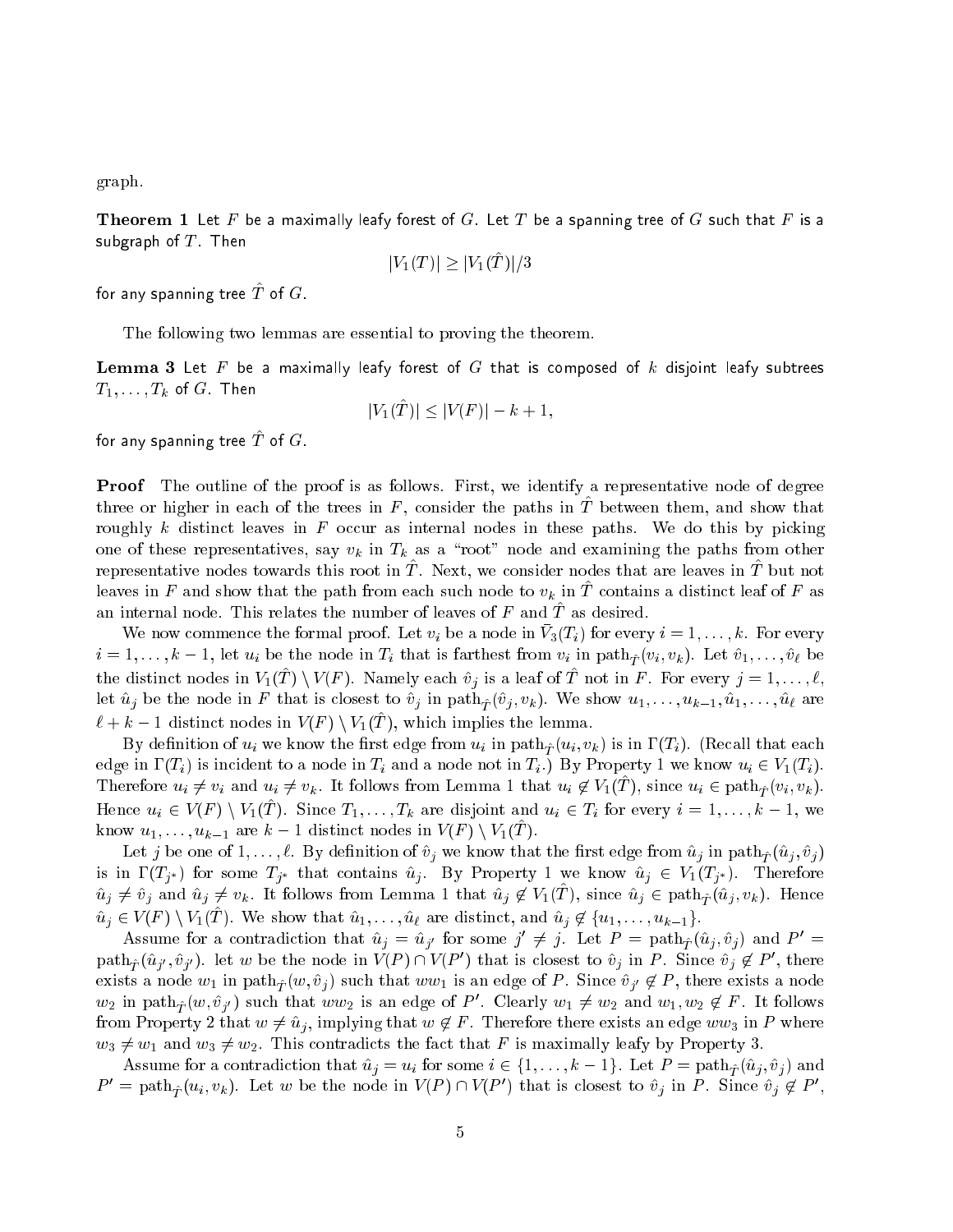there exists a node  $w_1$  in path $\hat{\tau} (w, \hat{v}_j)$  such that  $ww_1$  is an edge of P. Since  $v_k \notin P$ , there exists a node  $w_2$  in path $_{\hat{T}}(w,v_k)$  such that  $ww_2$  is an edge of P . Clearly  $w_1\neq w_2$  and  $w_1\notin P$  . By definition of  $u_i$  we know  $w_2 \notin T_i$ . It follows from Property 2 that  $w \notin T_i$ . Hence  $u_i \notin \text{path}_{\hat{T}} (w, v_k)$ by definition of  $u_i$ ; and  $\hat{u}_j \notin \text{path}_{\hat{\tau}}(\hat{v}_i, w)$  by definition of  $\hat{u}_j$ . Since  $\hat{u}_j = u_i$  by assumption, it follows from Lemma 1 that  $\hat{u}_j \notin \text{path}_{\hat{\tau}}(\hat{v}_j, v_k)$ . This contradicts the definition of  $\hat{u}_j$ .  $\mathbb{R}^n$ 

**Lemma 4** Let F be a forest of G that has k disjoint nonsingleton subtrees. Let T be a spanning tree of <sup>G</sup> such that <sup>F</sup> is <sup>a</sup> subgraph of <sup>T</sup> . Then jV1(T )j jV1(F )j 2(k 1).

**Proof** The intuition behind this proof is that the trees in  $F$  can be connected into a single spanning tree by iteratively adding a single edge that merge two disconnected trees and in the process destroying (increasing the degree of) at most two leaves in these trees. More formally, let  $F$  be the forest of G obtained from F by adding an edge  $e$  in  $I \setminus F$  to F. Let  $\kappa$  be the number of disjoint nonsingleton subtrees of  $F$  . We show

$$
|V_1(F')| - 2(k'-1) \ge |V_1(F)| - 2(k-1). \tag{2}
$$

The lemma thus follows inductively, since the number of disjoint nonsingleton subtrees in  $T$  is one.

- If <sup>e</sup> is not incident to any nonsingleton subtree of <sup>F</sup> , then adding <sup>e</sup> forms a new subtree on two singletons. Hence  $\kappa^* = \kappa + 1$  and  $|V_1(F)| = |V_1(F)| + 2$ . Therefore (2) holds.
- If e is increasing to exactly one nonsingleton subtree of F, then  $\kappa = \kappa$  and  $|V_1(F)| \ge |V_1(F)|$ . Thus (2) holds.
- If e is incident to two nonsingleton subtrees of  $F$ , then  $\kappa^- = \kappa^-$  1. Since we may have connected two leaves of F to form F, we know  $|V_1(F)| \geq |V_1(F)| = 2$ . Therefore (2) holds.

We are now ready to prove the theorem as follows.

 $\Box$ 

**Proof for Theorem 1** Suppose F has k disjoint leafy subtrees  $T_1, \ldots, T_k$ . By Lemma 2 we know

$$
|V(F)| = \sum_{i=1}^{k} |V(T_i)|
$$
  
 
$$
\leq 3|V_1(F)| - 5k.
$$

It follows from Lemma 3, the above inequality, and Lemma 4 that

$$
|V_1(T)| \leq |V(F)| - k + 1
$$
  
\n
$$
\leq 3|V_1(F)| - 6k + 1
$$
  
\n
$$
\leq 3(|V_1(T)| + 2(k - 1)) - 6k + 1
$$
  
\n
$$
\leq 3|V_1(T)|. \quad \Box
$$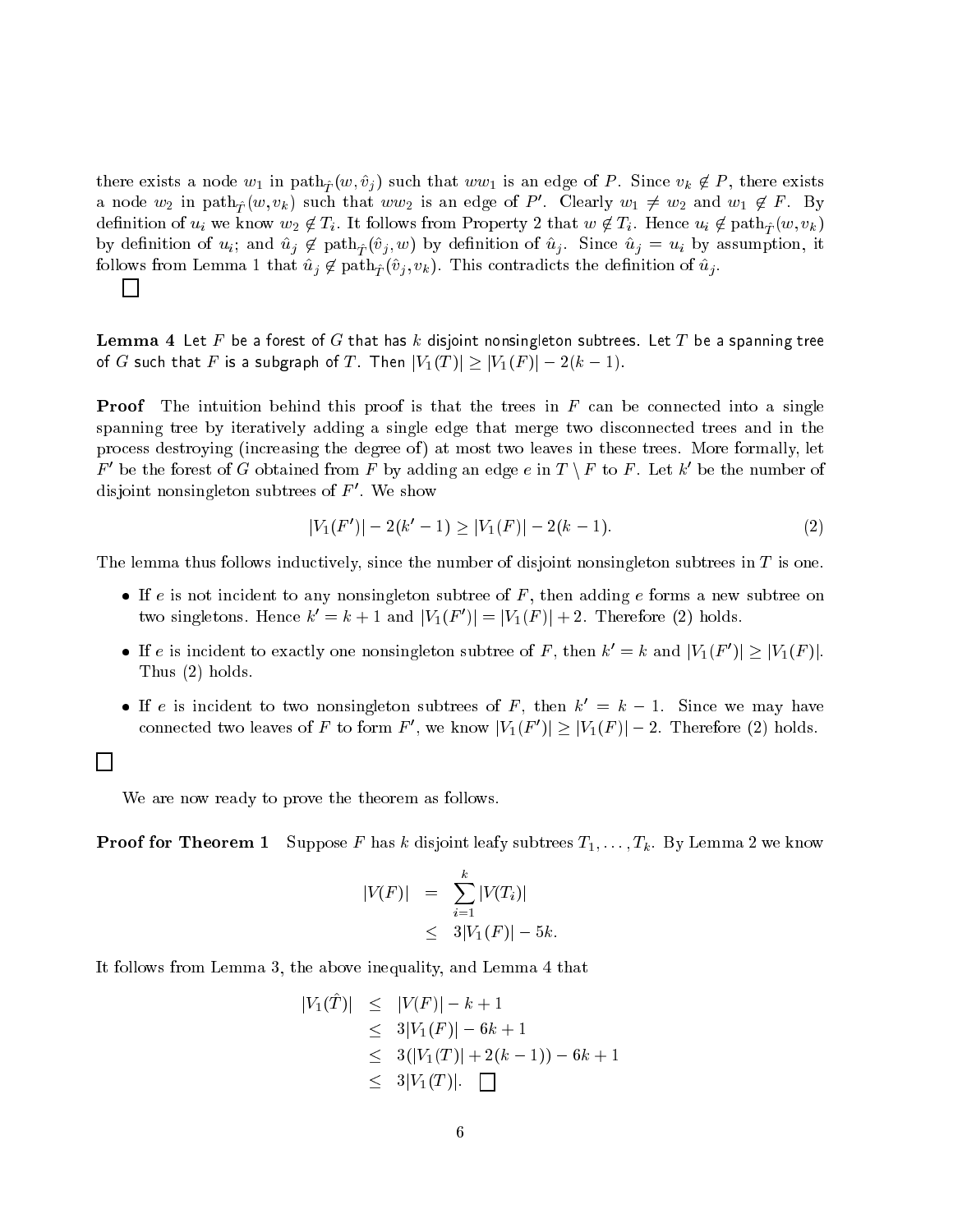$M$ AXIMALLYLEAFYFOREST $(G)$ 1 Let  $F$  be an empty set. 2 For every node  $v$  in  $G$  do 3  $S(v) := \{v\}.$ 4  $d(v) := 0.$ 5 For every node  $v$  in  $G$  do  $\mathsf{o} := \mathsf{v}.$  $a := 0.$ 8 For every node u that is adjacent to v in  $G$  do  $9 \quad \text{If } u \notin \mathcal{S}(v) \text{ and } \mathcal{S}(u) \notin \mathcal{S} \text{ then}$  $10$  $d' := d' + 1.$  $11$  Insert  $5(u)$  into  $5v$ . 12 If  $d(v) + d' > 3$  then 15 For every  $5(u)$  in Sq. do 14 Add edge uv to F. 15 Union  $S(v)$  and  $S(u)$ . 16 Update  $d(u) := d(u) + 1$  and  $d(v) := d(v) + 1$ . 17 Output  $F$  as a maximally leafy forest of  $G$ .

Figure 2: The procedure for finding a maximally leafy forest  $F$  of  $G$ .

### 4 The Algorithm

We give an approximation algorithm for MAXIMUM LEAF SPANNING TREE in this section. Given a graph  $G$ , our algorithm computes a spanning tree T for  $G$  by the following two steps.

- 1. Obtain a maximally leafy forest  $F$  for  $G$ .
- 2. Add edges to  $F$  to make it a spanning tree  $T$  for  $G$ .

It follows from Theorem 1 that the approximation ratio of the above algorithm is 3, which is the same as that of the algorithm in [10]. We show that our algorithm can be implemented to run in time  $O((m+n)\alpha(m, n))$ .

We implement the first step of our algorithm in Figure 2. We use  $S(w)$  to denote the subtree of  $F$  that contains node  $w$ . The degree of node  $w$  in  $F$  is kept in  $a(w)$ . The variable  $a$  is the maximal number of edges adjacent to  $v$  that could be added to  $F$  without creating cycles. If  $uv$  is one of those  $a$  edges, then  $S(u)$  is stored in the set  $S$  . If  $a + a(v)$  is greater than or equal to three, then we add those d edges to F and union  $S(v)$  with those d subtrees  $S(u)$ .

Using the Union-Find data structure in  $[13]$  for set operations, the first step runs in time  $O((m+n)\alpha(m,n))$ . In particular, the first condition in Step 9 can be implemented using a Find operation on the structure  $S(v)$ . For the second condition, we first observe that for any set  $S(u)$ , we may use the representative label in the set structure (root of the Union-Find structure) to denote this set. Also, we observe that for a given node  $v$ , if  $S$  contains three or more distinct sets,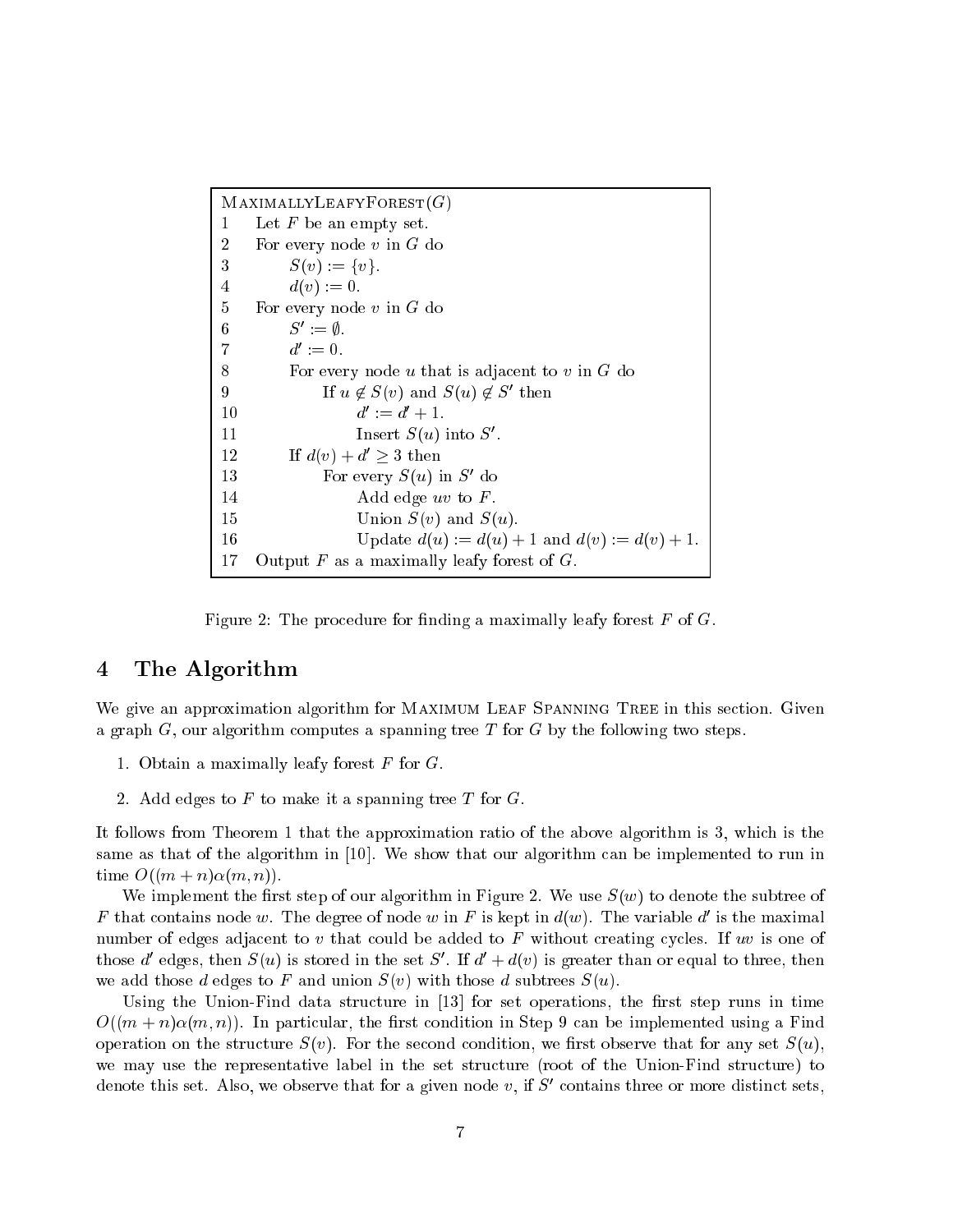

Figure 3: A maximally leafy spanning tree that has approximation ratio three

we proceed to merge these sets into one subsequently (since the condition in Step 12 is satisfied). Hence, it sumces to check in the loop in Step 8 that for a given hode v, the set  $S$  contains at least three distinct sets  $S(u)$  and subsequently we can combine the check for such candidate edges  $(v, u)$ with merging the corresponding sets  $S(u)$  and  $S(v)$  if the edge passes the test (does not form a cycle). Thus we can assume that the set  $S$  hever has more than two elements when we wish to test  $S(u) \notin S$ . Consequently, the number of set operations performed is of the order of the degree of v when processing v, giving a total time bound of  $O(m\alpha(m,n))$  for this step.

The second step of extending  $F$  to a spanning tree can be done by shrinking each leafy subtree in  $F$  into a single node, and then finding a spanning tree for the corresponding shrunk graph. This can be done in time  $O(m + n)$ . It follows that the time complexity of our algorithm is  $O((m+n)\alpha(m,n))$ , which is almost linear in the size of the graph.

### 4.1Tightness of the Performance Ratio

The example in Figure 3 shows that the analysis for the performance ratio of our algorithm is tight. The spanning tree T in dark lines is leafy, since every node in  $V_2(T)$  is adjacent in T to  $\alpha$ actly two nodes in  $v_3(x)$ . Let the gray lines be the edges of  $G$  that are not in  $T$ . The maximumleaf spanning tree of  $G$  is composed of all the edges incident to  $x$  in  $G$ . The approximate ratio of  $\scriptstyle\rm I$  for the example is  $_{\overline{e}}$ . Generalizing the example in a natural way yields examples in which the performance ratio of the algorithm asymptotically tends to 3.

### 5 Remarks

As suggested by the example shown in Figure 3, the approximation ratio of our algorithm might be improved by growing the maximally leafy forest by the descending order of the degree of nodes in G. To be more specific, we first sort the nodes by their degrees in G. This takes time  $O(m+n)$ , since the degree of every node is no more than  $n$ . We then try the for-loop in Step 5 from highdegree nodes to low-degree nodes. It would be interesting to determine the performance ratio of this modied approximation algorithm.

### Acknowledgements

We thank an anonymous referee for careful comments that improved the presentation considerably.